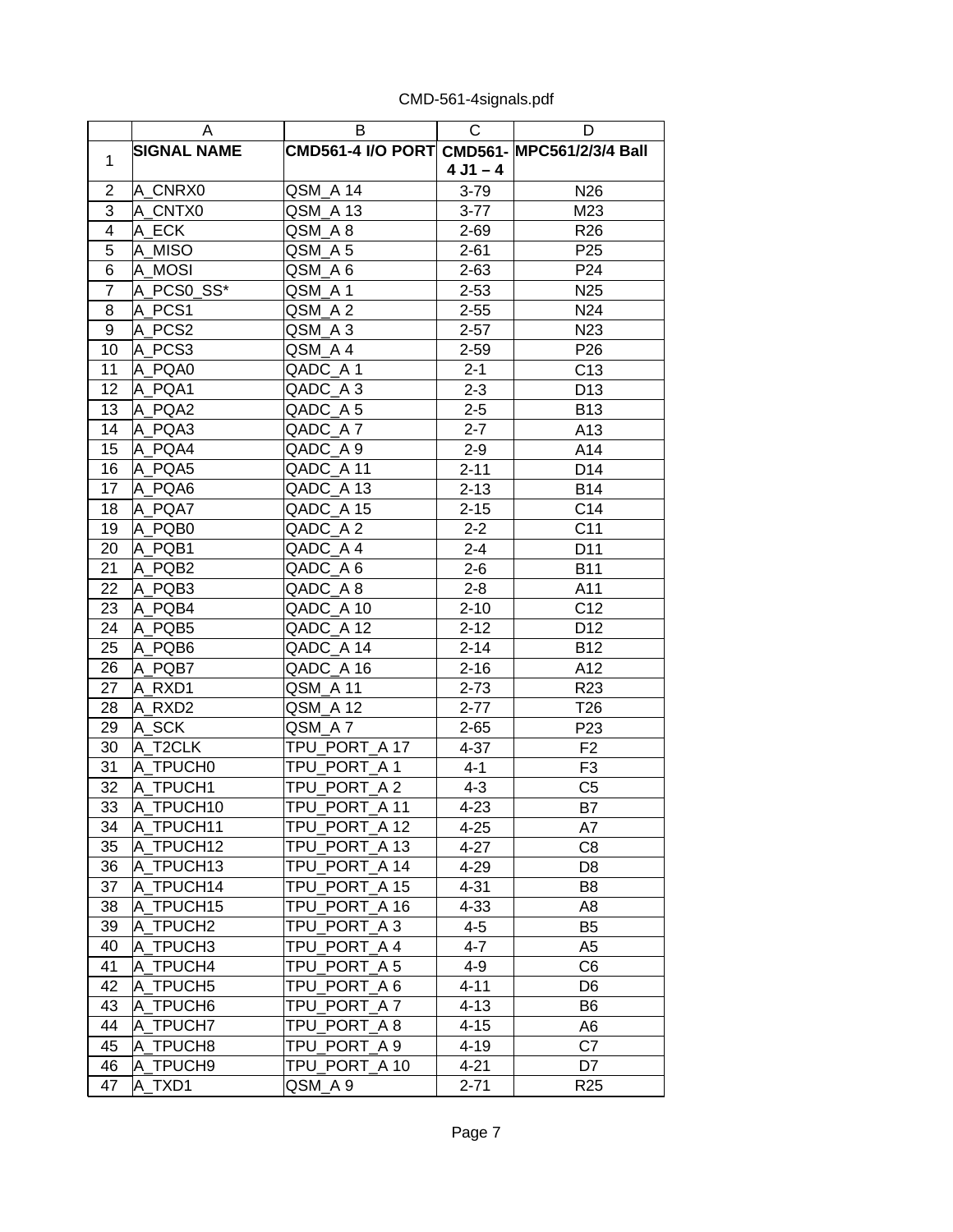|    | A                | B                  | С        | D               |
|----|------------------|--------------------|----------|-----------------|
| 48 | A TXD2           | QSM A 10           | $2 - 75$ | R <sub>24</sub> |
| 49 | A10              | <b>BUS_PORT 37</b> | $1 - 45$ | AC <sub>6</sub> |
| 50 | A11              | BUS_PORT 38        | $1 - 47$ | Y4              |
| 51 | A12              | BUS_PORT 39        | $1 - 49$ | Y3              |
| 52 | A13              | BUS_PORT 40        | $1 - 51$ | AD7             |
| 53 | A14              | <b>BUS PORT 41</b> | $1 - 53$ | AE7             |
| 54 | A15              | <b>BUS PORT 42</b> | $1 - 55$ | AF7             |
| 55 | A16              | <b>BUS PORT 43</b> | $1 - 59$ | AD <sub>8</sub> |
| 56 | A17              | <b>BUS PORT 44</b> | $1 - 61$ | AE8             |
| 57 | A18              | <b>BUS_PORT 45</b> | $1 - 63$ | AC7             |
| 58 | A19              | <b>BUS PORT 46</b> | $1 - 65$ | AD <sub>9</sub> |
| 59 | A20              | BUS_PORT 47        | $1 - 66$ | AC <sub>8</sub> |
| 60 | A21              | BUS_PORT 48        | $1 - 64$ | AD10            |
| 61 | A22              | <b>BUS PORT 49</b> | $1 - 62$ | AF10            |
| 62 | A23              | BUS_PORT 50        | $1 - 60$ | AC <sub>9</sub> |
| 63 | A24              | BUS_PORT 51        | $1 - 56$ | AD11            |
| 64 | A25              | BUS_PORT 52        | $1 - 54$ | AD12            |
| 65 | A26              | BUS PORT 53        | $1 - 52$ | <b>AC11</b>     |
| 66 | A27              | <b>BUS_PORT 54</b> | $1 - 50$ | AF11            |
| 67 | A28              | <b>BUS PORT 55</b> | $1 - 48$ | AE11            |
| 68 | A29              | <b>BUS PORT 56</b> | $1 - 46$ | AE12            |
| 69 | A30              | <b>BUS_PORT 57</b> | $1 - 44$ | AE10            |
| 70 | A31              | <b>BUS PORT 58</b> | $1 - 42$ | AE9             |
| 71 | A <sub>8</sub>   | <b>BUS PORT 35</b> | $1 - 41$ | AF9             |
| 72 | A <sub>9</sub>   | BUS_PORT 36        | $1 - 43$ | AF <sub>8</sub> |
| 73 | <b>ALTREF</b>    | CONTROL_PORT 40    | $2 - 50$ | <b>B10</b>      |
| 74 | <b>B CNRX0</b>   | QSM_B 14           | $3 - 80$ | L3              |
| 75 | <b>B CNTX0</b>   | QSM_B 13           | $3 - 78$ | L4              |
| 76 | B PQA0           | QADC B1            | $2 - 23$ | A17             |
| 77 | <b>B PQA1</b>    | QADC B3            | $2 - 25$ | <b>B17</b>      |
| 78 | B PQA2           | QADC_B 5           | $2 - 27$ | C17             |
| 79 | B PQA3           | QADC_B7            | $2 - 29$ | D17             |
| 80 | <b>B PQA4</b>    | QADC_B 9           | $2 - 31$ | A18             |
| 81 | B PQA5           | QADC B 11          | $2 - 33$ | <b>B18</b>      |
| 82 | B PQA6           | QADC B 13          | $2 - 35$ | C <sub>18</sub> |
| 83 | B_PQA7           | QADC_B 15          | $2 - 37$ | D18             |
| 84 | B_PQB0           | QADC B2            | $2 - 24$ | A15             |
| 85 | B PQB1           | QADC B4            | $2 - 26$ | <b>B15</b>      |
| 86 | B_PQB2           | QADC_B6            | $2 - 28$ | C <sub>15</sub> |
| 87 | B PQB3           | QADC B8            | $2 - 30$ | D <sub>15</sub> |
| 88 | B PQB4           | QADC B 10          | $2 - 32$ | A16             |
| 89 | B PQB5           | QADC_B 12          | $2 - 34$ | <b>B16</b>      |
| 90 | B_PQB6           | QADC B 14          | $2 - 36$ | C16             |
| 91 | B PQB7           | QADC B 16          | $2 - 38$ | D <sub>16</sub> |
| 92 | <b>B T2CLK</b>   | TPU_PORT_B 17      | 4-38     | F <sub>1</sub>  |
| 93 | <b>B_TPUCH0</b>  | TPU PORT B1        | $4 - 2$  | K <sub>1</sub>  |
| 94 | <b>B TPUCH1</b>  | TPU PORT B 2       | $4 - 4$  | K <sub>2</sub>  |
| 95 | <b>B_TPUCH10</b> | TPU_PORT_B 11      | $4 - 24$ | H <sub>3</sub>  |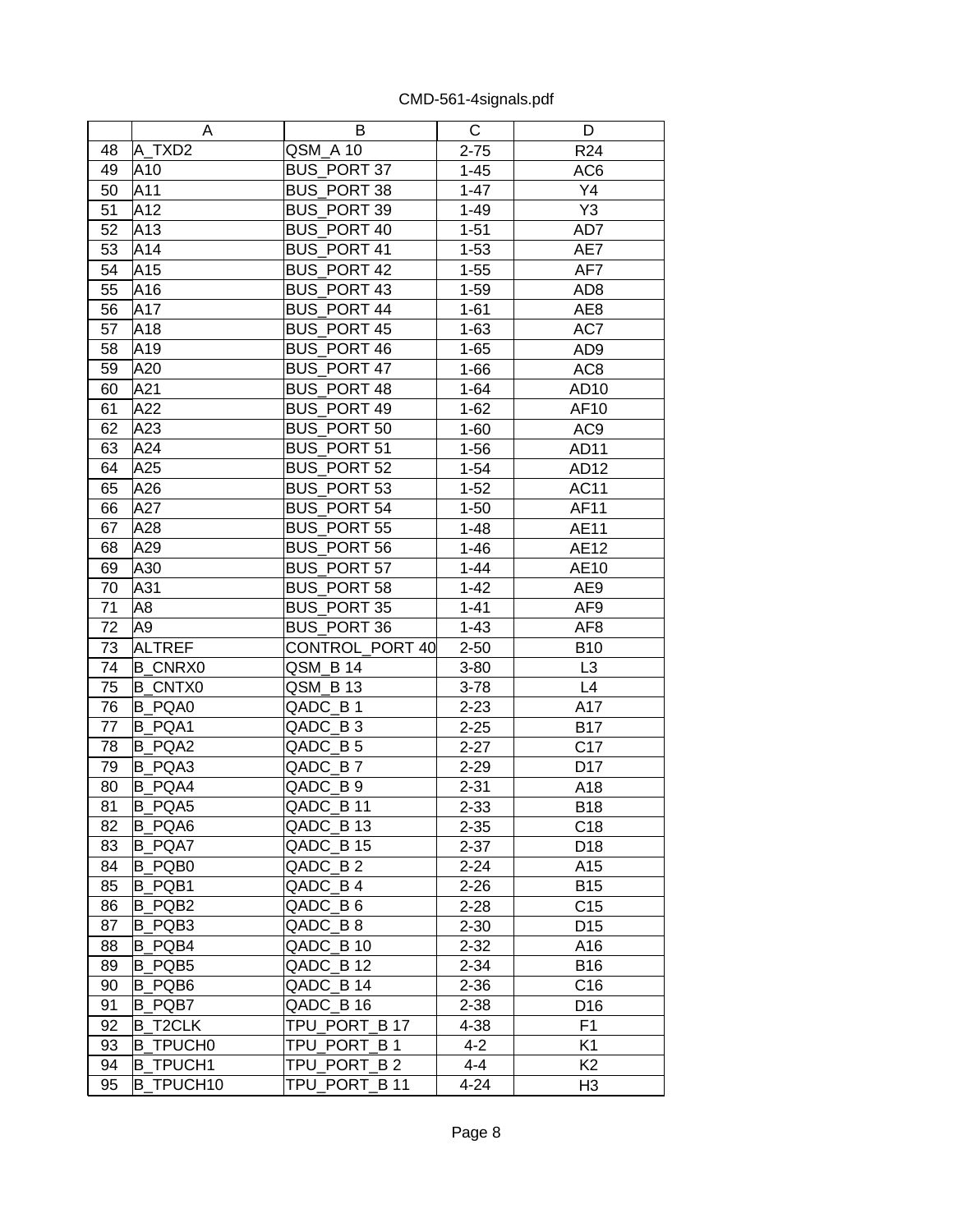|     | Α                 | B                  | С        | D                |
|-----|-------------------|--------------------|----------|------------------|
| 96  | <b>B TPUCH11</b>  | TPU_PORT_B 12      | $4 - 26$ | H4               |
| 97  | <b>B TPUCH12</b>  | TPU PORT B 13      | $4 - 28$ | G <sub>1</sub>   |
| 98  | <b>B_TPUCH13</b>  | TPU_PORT_B 14      | $4 - 30$ | G <sub>2</sub>   |
| 99  | <b>B TPUCH14</b>  | TPU PORT B 15      | $4 - 32$ | G <sub>3</sub>   |
| 100 | <b>B_TPUCH15</b>  | TPU_PORT_B 16      | 4-34     | G4               |
| 101 | <b>B_TPUCH2</b>   | TPU_PORT_B3        | $4 - 6$  | K <sub>3</sub>   |
| 102 | <b>B TPUCH3</b>   | TPU_PORT_B4        | $4 - 8$  | K4               |
| 103 | <b>B TPUCH4</b>   | TPU_PORT_B 5       | $4 - 10$ | J1               |
| 104 | <b>B TPUCH5</b>   | TPU_PORT_B 6       | $4 - 12$ | J2               |
| 105 | <b>B_TPUCH6</b>   | TPU_PORT_B7        | $4 - 14$ | J3               |
| 106 | <b>B TPUCH7</b>   | TPU PORT B8        | $4 - 16$ | J4               |
| 107 | <b>B</b> TPUCH8   | TPU PORT B 9       | $4 - 20$ | H1               |
| 108 | <b>B_TPUCH9</b>   | TPU_PORT_B 10      | $4 - 22$ | H2               |
| 109 | BB*               | CONTROL_PORT 35    | $3 - 33$ | R <sub>2</sub>   |
| 110 | <b>BDIP*</b>      | CONTROL_PORT 27    | $3 - 25$ | W4               |
| 111 | BG*               | CONTROL_PORT 33    | $3 - 31$ | R <sub>3</sub>   |
| 112 | BI*               | CONTROL_PORT 28    | $3 - 26$ | Y2               |
| 113 | <b>BOEPEE</b>     | CONTROL PORT 38    | 4-70     | T24 (563/4)      |
| 114 | BR <sup>*</sup>   | CONTROL_PORT 36    | $3 - 34$ | R <sub>4</sub>   |
| 115 | <b>BURST*</b>     | CONTROL_PORT 26    | $3 - 24$ | Y1               |
| 116 | <b>CLKOUT</b>     | CONTROL PORT 15    | $3-3$    | U23              |
| 117 | CS <sub>0</sub> * | CONTROL PORT 3     | $1 - 69$ | U1               |
| 118 | CS1*              | CONTROL_PORT 5     | $1 - 71$ | U2               |
| 119 | CS <sub>2</sub> * | CONTROL PORT 7     | $1 - 73$ | U <sub>3</sub>   |
| 120 | CS <sub>3</sub> * | CONTROL PORT 9     | $1 - 75$ | U <sub>4</sub>   |
| 121 | D <sub>0</sub>    | <b>BUS_PORT 3</b>  | $1 - 5$  | AD <sub>13</sub> |
| 122 | D <sub>1</sub>    | <b>BUS_PORT 4</b>  | $1 - 7$  | <b>AC12</b>      |
| 123 | D <sub>10</sub>   | BUS_PORT 13        | $1 - 27$ | <b>AF18</b>      |
| 124 | D11               | <b>BUS PORT 14</b> | $1 - 29$ | AC17             |
| 125 | D <sub>12</sub>   | <b>BUS PORT 15</b> | $1 - 31$ | <b>AC18</b>      |
| 126 | D <sub>13</sub>   | <b>BUS PORT 16</b> | $1 - 33$ | AD <sub>18</sub> |
| 127 | D14               | BUS_PORT 17        | $1 - 35$ | AC <sub>20</sub> |
| 128 | D <sub>15</sub>   | BUS_PORT 18        | $1 - 37$ | AD19             |
| 129 | D <sub>16</sub>   | <b>BUS PORT 19</b> | $1 - 6$  | AD20             |
| 130 | D <sub>17</sub>   | BUS_PORT 20        | $1 - 8$  | AE20             |
| 131 | D <sub>18</sub>   | BUS_PORT 21        | $1 - 10$ | AF20             |
| 132 | D <sub>19</sub>   | <b>BUS PORT 22</b> | $1 - 12$ | AE19             |
| 133 | D <sub>2</sub>    | <b>BUS PORT 5</b>  | $1 - 9$  | AF14             |
| 134 | D <sub>20</sub>   | BUS_PORT 23        | $1 - 14$ | AF19             |
| 135 | D <sub>21</sub>   | BUS_PORT 24        | $1 - 16$ | <b>AE18</b>      |
| 136 | D <sub>22</sub>   | <b>BUS PORT 25</b> | $1 - 18$ | AD <sub>17</sub> |
| 137 | D <sub>23</sub>   | BUS_PORT 26        | $1 - 20$ | <b>AE17</b>      |
| 138 | D <sub>24</sub>   | <b>BUS_PORT 27</b> | $1 - 24$ | AD <sub>16</sub> |
| 139 | D <sub>25</sub>   | BUS_PORT 28        | $1 - 26$ | AE16             |
| 140 | D <sub>26</sub>   | BUS_PORT 29        | $1 - 28$ | AD15             |
| 141 | D <sub>27</sub>   | BUS_PORT 30        | $1 - 30$ | <b>AE15</b>      |
| 142 | D <sub>28</sub>   | BUS PORT 31        | $1 - 32$ | AD <sub>14</sub> |
| 143 | D <sub>29</sub>   | BUS_PORT 32        | $1 - 34$ | <b>AE14</b>      |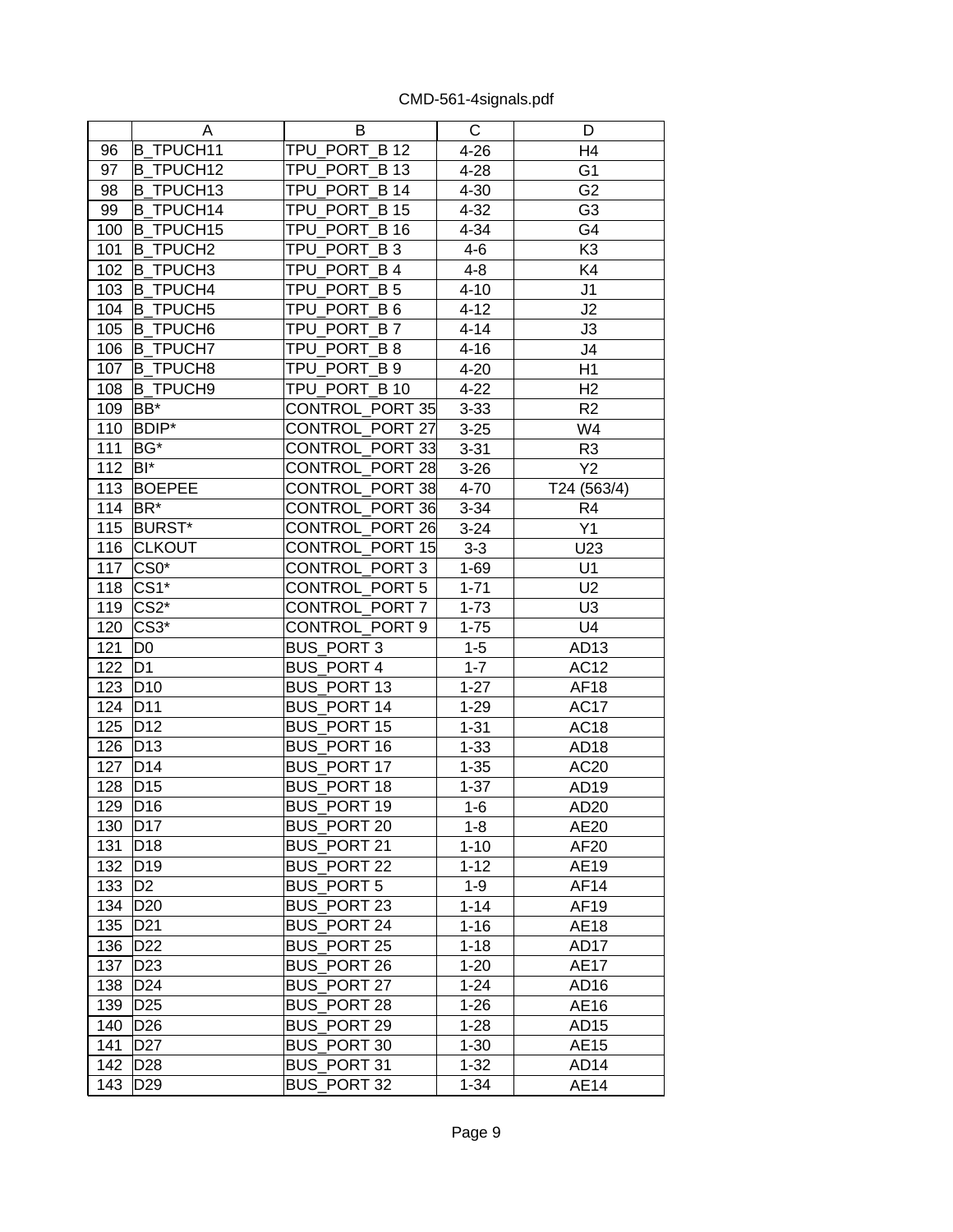|     | A                  | B                  | С        | D               |
|-----|--------------------|--------------------|----------|-----------------|
| 144 | D <sub>3</sub>     | <b>BUS_PORT 6</b>  | $1 - 11$ | AF13            |
| 145 | D30                | BUS_PORT 33        | $1 - 36$ | AE13            |
| 146 | D31                | BUS_PORT 34        | $1 - 38$ | AF12            |
| 147 | D <sub>4</sub>     | BUS_PORT 7         | $1 - 13$ | AF15            |
| 148 | D <sub>5</sub>     | <b>BUS PORT 8</b>  | $1 - 15$ | AC13            |
| 149 | D <sub>6</sub>     | BUS_PORT 9         | $1 - 17$ | AF16            |
| 150 | D7                 | BUS PORT 10        | $1 - 19$ | <b>AC14</b>     |
| 151 | D <sub>8</sub>     | BUS_PORT 11        | $1 - 23$ | <b>AF17</b>     |
| 152 | D <sub>9</sub>     | <b>BUS PORT 12</b> | $1 - 25$ | AC16            |
| 153 | <b>DSCK</b>        | MICTOR3 25         | 4-66     | L2              |
| 154 | <b>DSDI</b>        | MICTOR3 29         | $4 - 65$ | M1              |
| 155 | <b>DSDO</b>        | MICTOR3 27         | $4 - 62$ | M4              |
| 156 | <b>ENGCLK</b>      | CONTROL_PORT 16    | $3 - 4$  | V26             |
| 157 | <b>EPEE</b>        | CONTROL_PORT 39    | 4-71     | T23 (563/4)     |
| 158 | ETRIG1             | QADC A 17          | $2 - 21$ | <b>B20</b>      |
| 159 | <b>ETRIG2</b>      | $QADC_A$ 18        | $2 - 22$ | A20             |
| 160 | <b>EXTCLK</b>      | CONTROL_PORT 20    | $3-8$    | V24             |
| 161 | <b>FRZ</b>         | INT_PORT 10        | $3 - 20$ | N <sub>4</sub>  |
| 162 | H_RESET*           | CONTROL PORT 21    | $3-9$    | W23             |
| 163 | IRQ0*              | INT_PORT 1         | $3 - 11$ | P <sub>3</sub>  |
| 164 | IRQ1*              | INT_PORT 2         | $3 - 13$ | P <sub>4</sub>  |
| 165 | IRQ2*              | INT_PORT 3         | $3 - 15$ | P <sub>2</sub>  |
| 166 | IRQ3*              | INT_PORT 4         | $3 - 17$ | N <sub>1</sub>  |
| 167 | IRQ4*              | INT_PORT 5         | $3 - 12$ | P <sub>1</sub>  |
| 168 | IRQ5*              | INT_PORT 6         | $3 - 14$ | AD21            |
| 169 | IRQ6*              | INT PORT 7         | $3 - 16$ | AE21            |
| 170 | IRQ7*              | INT_PORT 8         | $3 - 18$ | Y24             |
| 171 | <b>IRQOUT*</b>     | INT_PORT 9         | $3 - 19$ | R <sub>1</sub>  |
| 172 | <b>KAPWR</b>       | POWER_PORT 8       | $4 - 74$ | W26             |
| 173 | MDA11              | MIOS PORT 1        | $3 - 37$ | C <sub>20</sub> |
| 174 | MDA12              | MIOS_PORT 2        | $3 - 39$ | D <sub>20</sub> |
| 175 | MDA13              | MIOS_PORT 3        | $3 - 41$ | A21             |
| 176 | MDA14              | MIOS PORT 4        | $3 - 43$ | <b>B21</b>      |
| 177 | MDA15              | MIOS PORT 5        | $3 - 45$ | C <sub>21</sub> |
| 178 | MDA27              | MIOS PORT 6        | $3 - 38$ | D <sub>21</sub> |
| 179 | MDA28              | MIOS PORT 7        | $3 - 40$ | A22             |
| 180 | MDA29              | MIOS_PORT 8        | $3-42$   | <b>B22</b>      |
| 181 | MDA30              | MIOS PORT 9        | $3 - 44$ | F24             |
| 182 | MDA31              | MIOS_PORT 10       | $3 - 46$ | F <sub>25</sub> |
| 183 | MGPIO0             | MIOS_PORT 19       | $3 - 63$ | L23             |
| 184 | MGPIO1             | MIOS PORT 20       | $3 - 64$ | L24             |
| 185 | MGPIO10            | MIOS PORT 29       | $3 - 71$ | K <sub>25</sub> |
| 186 | MGPIO11            | MIOS_PORT 30       | $3 - 58$ | K24             |
| 187 | MGPIO12            | MIOS PORT 31       | $3 - 60$ | K <sub>23</sub> |
| 188 | MGPIO13            | MIOS_PORT 32       | $3 - 73$ | K26             |
| 189 | MGPIO14            | MIOS_PORT 33       | $3 - 74$ | L26             |
| 190 | MGPIO15            | MIOS PORT 34       | $3 - 72$ | L25             |
| 191 | MGPIO <sub>2</sub> | MIOS_PORT 21       | $3 - 65$ | M24             |